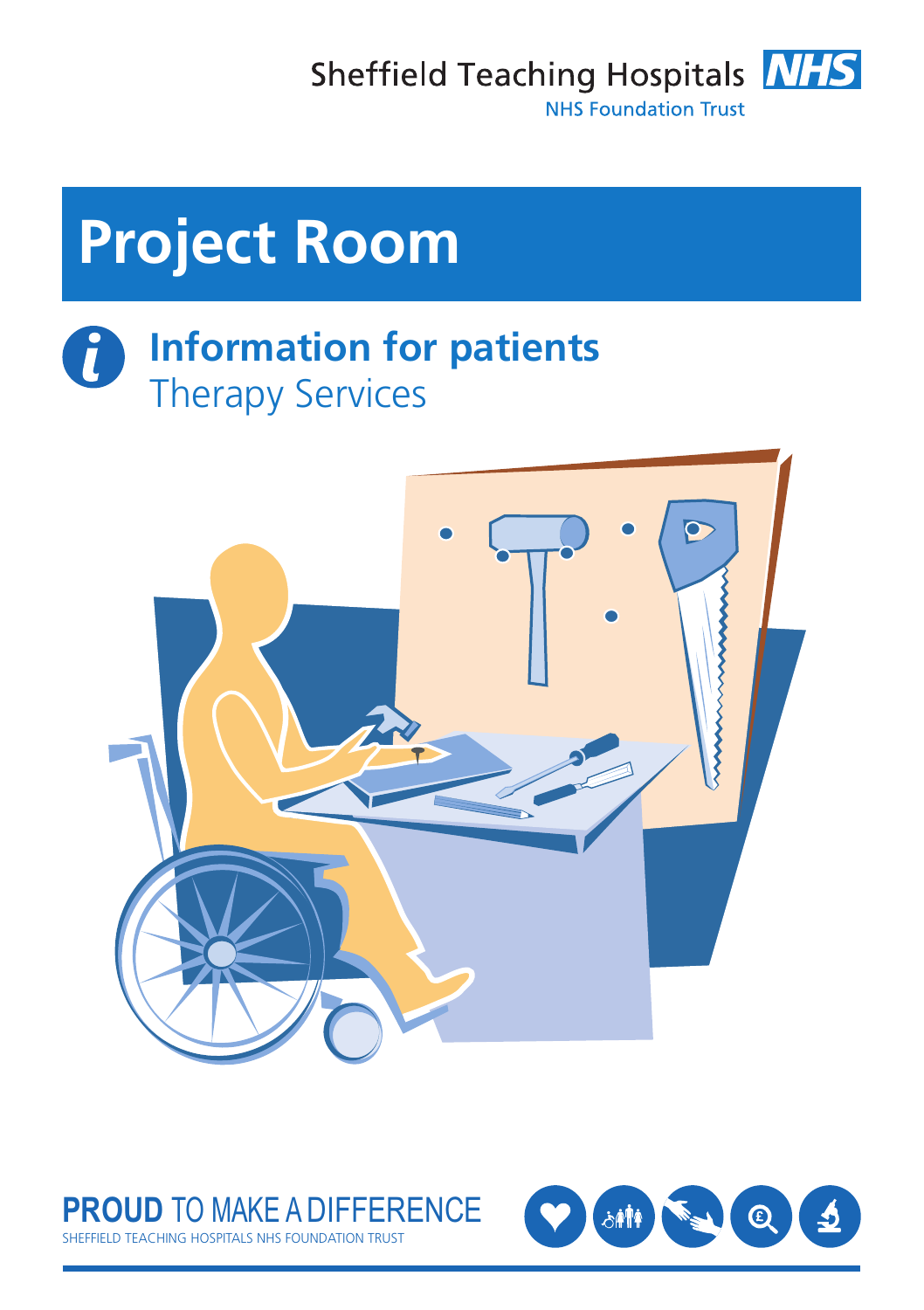## **What is the project room?**

As part of your Occupational Therapy programme you will have the opportunity to make use of our project room, run by our technician. The project room is open two days a week. Sessions are booked in advance on these days for you to work on a project of your choice. Our technician will teach and support you in your project where needed; so if you have never been in a workshop before or have little or no hand function, you can still take part in project room sessions.

"The project room is not just a place of work, but a place to develop new interests, hobbies and skills. It also helps patients to overcome problems in a friendly social atmosphere."

# **What sort of projects can I do?**

Examples of the projects patients have worked on in the past include:

- Arts and crafts painting
- Mouth painting
- Model assembly
- Woodwork

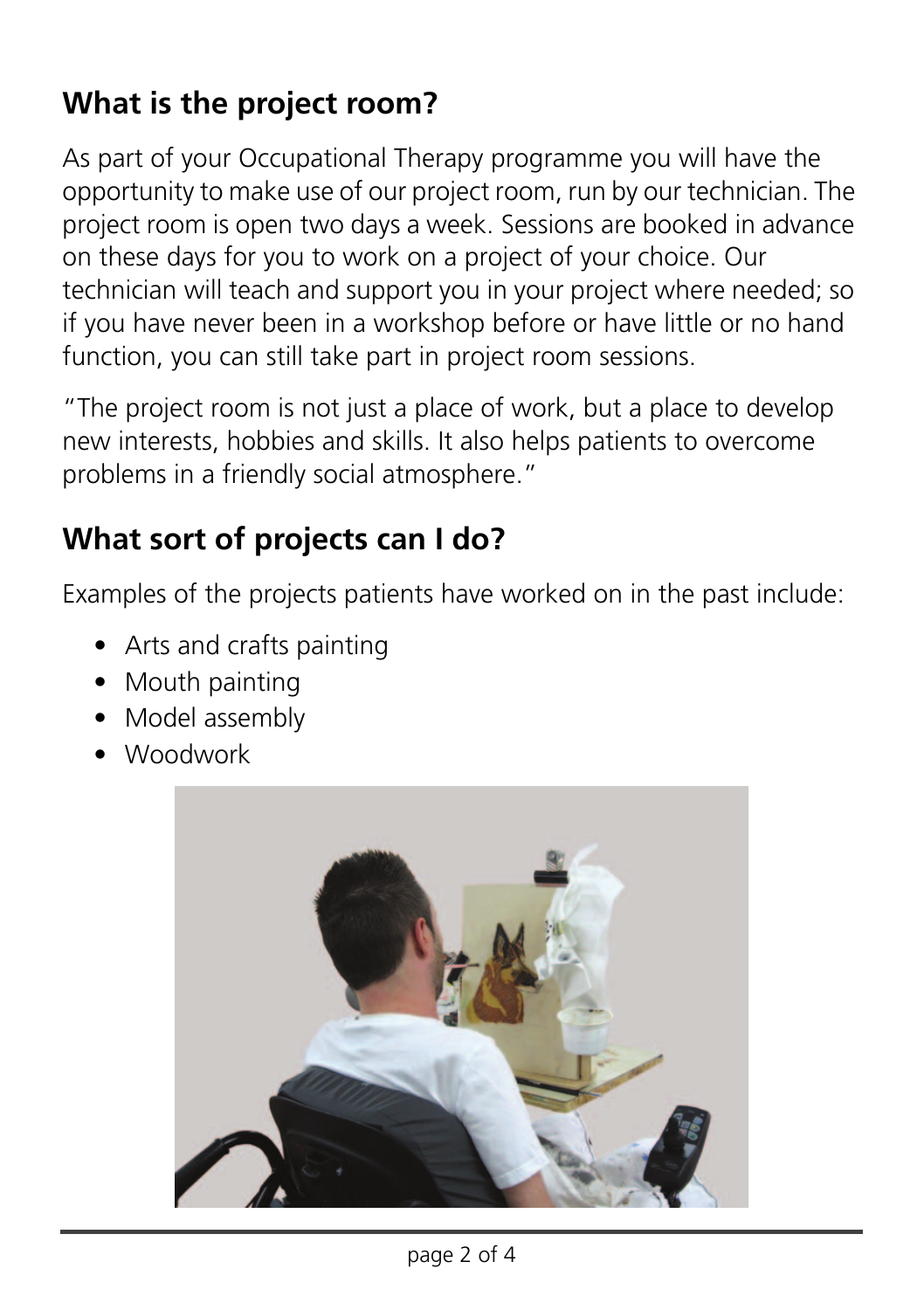- Wood turning
- Stool making
- 3D pictures
- Wooden ornaments
- Wooden toys
- Gifts



### **How will this help with my rehabilitation?**

Your project room sessions will be structured to be enjoyable and work on goals appropriate to your needs. You will decide these goals with your technician and Occupational Therapist.

These may include some of the below goals:

- Improving neck movements to enable use of a mouth stick to paint
- Developing verbal instruction skills
- Improving hand and/or arm function